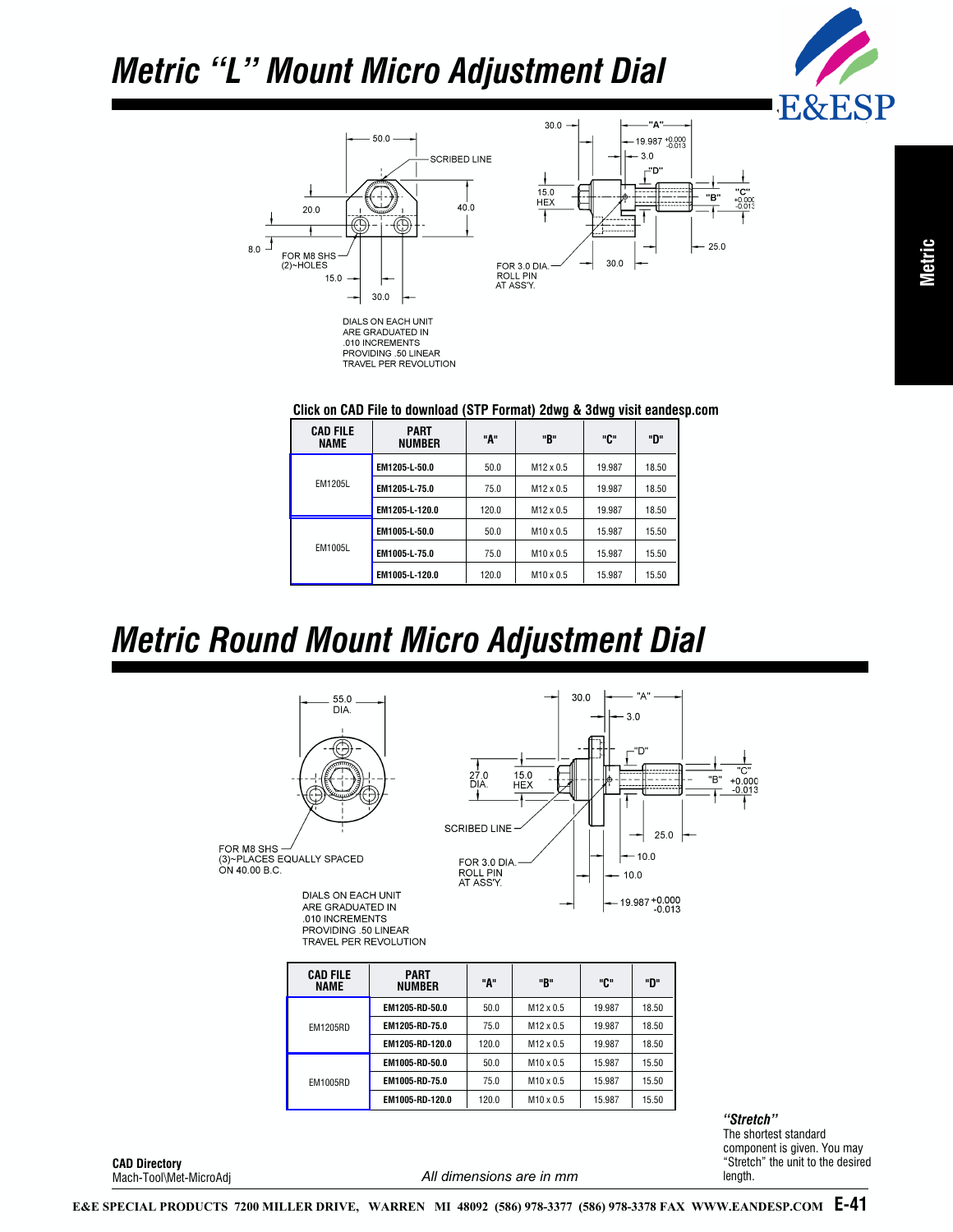# *Metric Micro Adjustment Dial Side Mount*





| <b>CAD FILE</b><br><b>NAME</b> | <b>PART</b><br><b>NUMBER</b> | "А"   | "B"              | "ር"    | "פ"   |
|--------------------------------|------------------------------|-------|------------------|--------|-------|
| <b>EM1205S</b>                 | EM1205-S-50.0                | 50.0  | $M12 \times 0.5$ | 19.987 | 18.50 |
|                                | EM1205-S-75.0                | 75.0  | $M12 \times 0.5$ | 19.987 | 18.50 |
|                                | EM1205-S-120.0               | 120.0 | $M12 \times 0.5$ | 19.987 | 18.50 |

**EM1005-S-50.0** | 50.0 | M10 x 0.5 | 15.987 | 15.50 **EM1005-S-75.0** 75.0 M10 x 0.5 15.987 15.50 **EM1005-S-120.0** 120.0 M10 x 0.5 15.987 15.50

## *Metric Mount Micro Adjustment Dial New Britain*

[EM1005S](http://eesp.co/E&E%20Special%20Products%20CAD%20Library/Metric/Step/Machine%20Tool%20Components/MET-MICROADJ/EM1005S.stp)



*"Stretch"* The shortest standard component is given. You may "Stretch" the unit to the desired length.

**CAD Directory** Mach-Tool\Met-MicroAdj

*All dimensions are in mm*